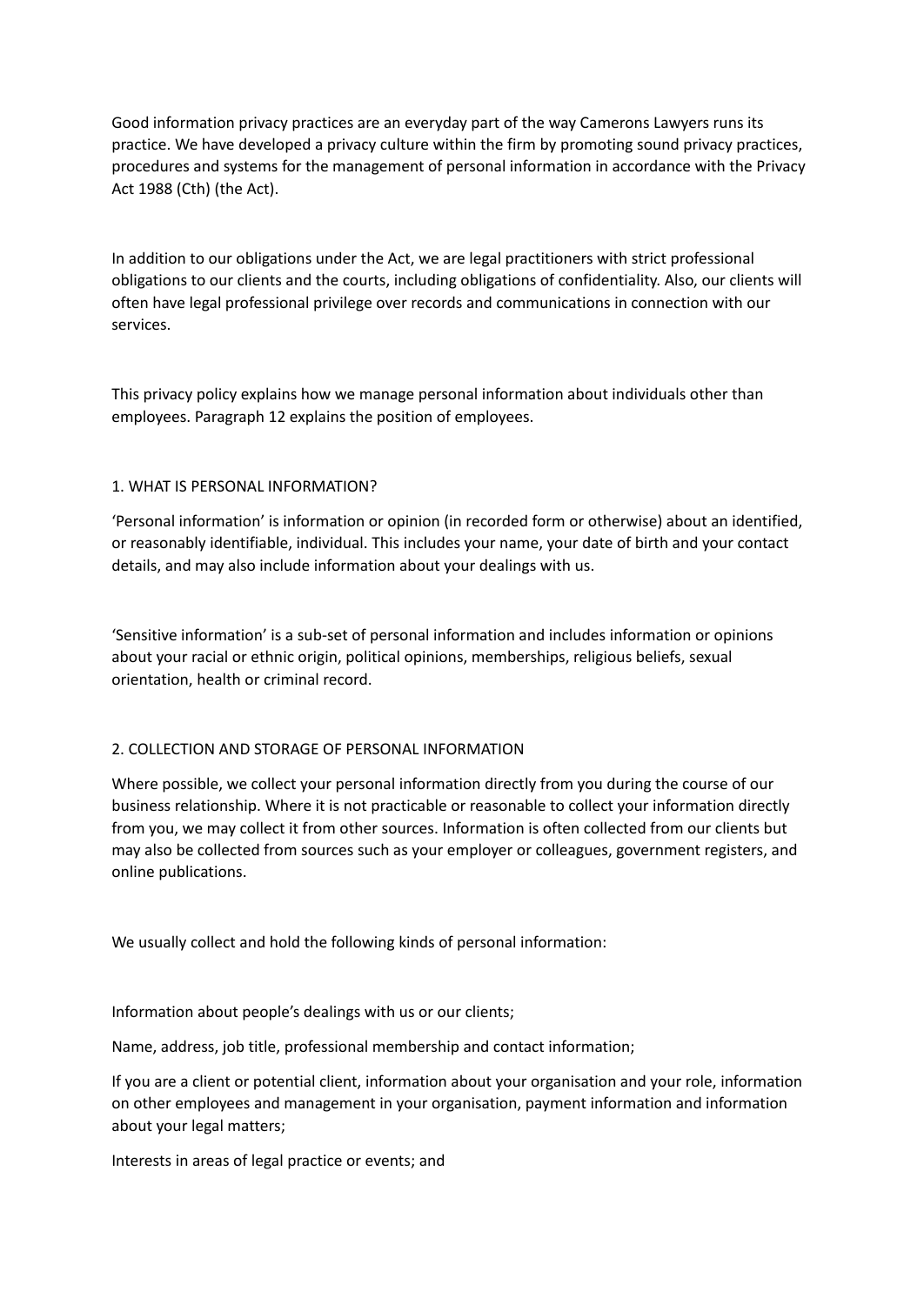Information provided by or on behalf of applicants for employment.

We only collect, use or disclose sensitive information about you if it is reasonably necessary for us to do so in order to perform our functions and if you have consented to us doing so, or if the law allows us to do so without that consent.

### 3. OUR PURPOSES FOR HANDLING YOUR PERSONAL INFORMATION

We collect, hold, use or disclose personal information:

To provide our legal services;

To provide you with our communications;

To provide you with events or seminars;

To obtain the services of third party service providers as part of providing our services;

To manage and improve our legal services and client relationships;

Where we are otherwise required or authorised to do so by law; and

Otherwise, to run our business.

Without collecting personal information we would not be able to provide you with some of our services.

#### 4. DISCLOSURES

Subject to our professional obligations to our clients, we may disclose personal information:

To other entities (such as barristers, experts and/or valuers we have engaged, and other parties involved in dispute resolution) as part of providing our services to our clients;

To third party service providers, agents and contractors such as imaging firms, marketing firms and couriers;

To our professional advisers and insurers;

To regulators, government agencies, and law enforcement agencies or as otherwise required or authorised by law; and

To others where you have provided your consent for us to do so.

We do not routinely disclose personal information overseas. We do disclose personal information overseas when it is specifically appropriate to providing our legal services for a particular client.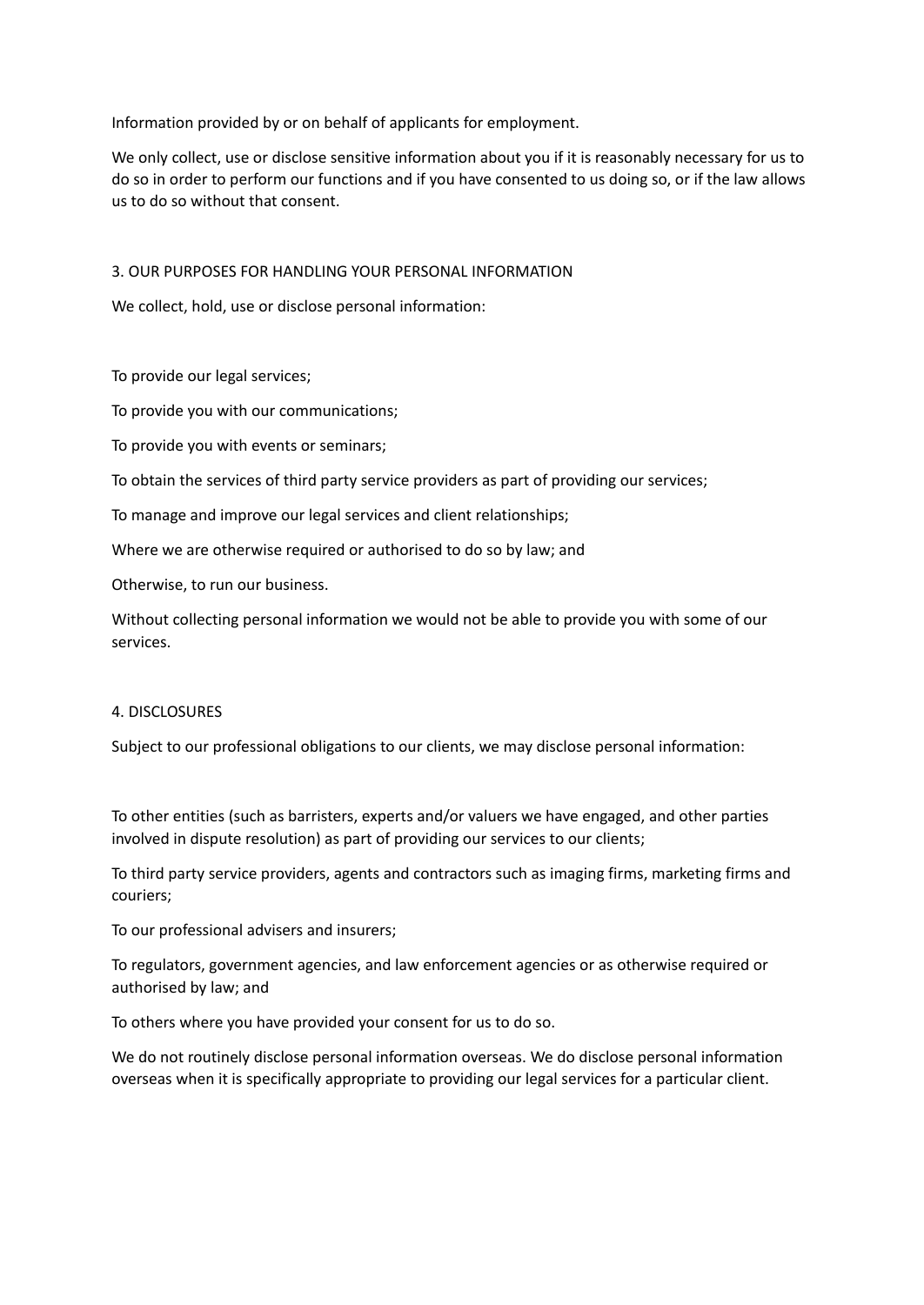If we do disclose your information we ensure that the recipient is bound by an obligation of confidentiality, where it is lawful and appropriate to do so. (If information is disclosed to a court or a government body, it will usually not be possible to require that it be kept confidential.)

### 5. MARKETING

Where we have a business relationship with you, or you have consented, we may send legal updates or other communications to you. You may opt out at any time if you no longer wish to receive our marketing information. You can make this request by using the contact details provided below, or by 'unsubscribing' from our email marketing messages.

We do not disclose your personal information (including your email address) to any third party for the purpose of allowing them to market their products or services to you.

# 6. DATA QUALITY

The accuracy of your personal information is important to us and is fundamental to providing you with proper legal services. We seek to ensure that the personal information we collect, use and disclose is accurate, complete and up-to-date and, in the case of use or disclosure, relevant.

### 7. DATA SECURITY

We hold your personal information in paper-based and electronic files and we take stringent measures to protect that information from misuse, interference and loss and from unauthorised access, modification or disclosure.

We have a broad range of security safeguards in place to protect your personal information, including that:

All electronic databases incorporate strict password access and virus and firewall protection procedures;

Sensitive personal information is only accessible by designated staff bound by duties of confidentiality; and

Physical and logical security measures are employed to deal with external threats and the possibility of internal ones.

When we no longer require your personal information, it is securely destroyed and/or deleted from our systems. For matter related information, this usually occurs seven years after the completion of your matter.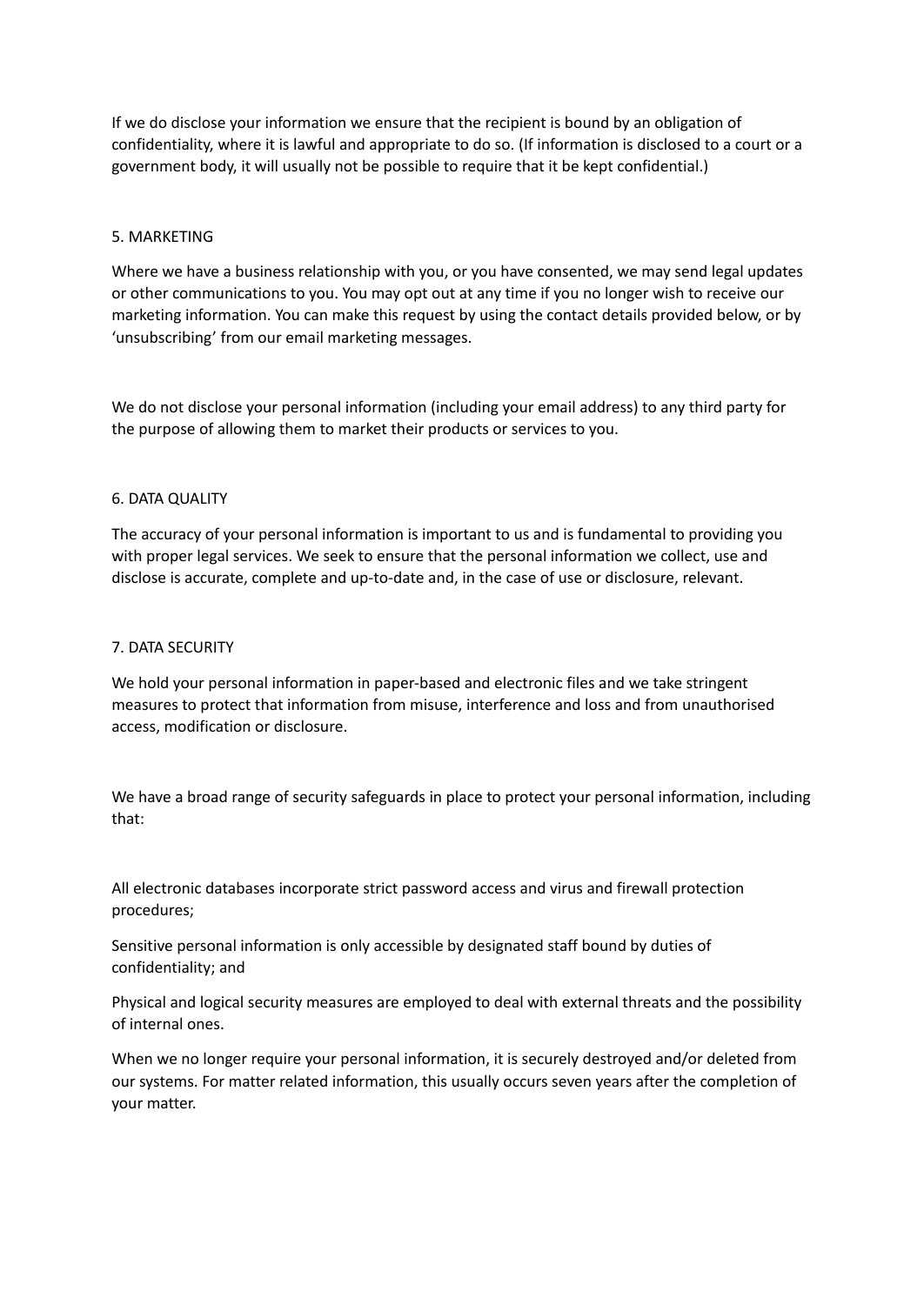#### 8. ACCESS

You may request access to the personal information we hold about you at any time, by using our contact details below. We will promptly acknowledge your request for access and let you know when we will provide you with the requested information. If we refuse access, we will provide you with a written notice which sets out (unless the law allows us not to specify a reason) the reasons for the refusal and how you can complain about our refusal. We may recover our reasonable costs for giving access to your personal information. Please be aware that due to our professional obligations, we may not be able to confirm that we act for a particular client or whether we hold any information about any person at a particular time or at all.

#### 9. CORRECTION

We seek to ensure that the personal information we hold is accurate, up-to-date, complete and, in the case of use and disclosure, relevant.

Where we believe that the information we hold is inaccurate, out-of-date, incomplete, irrelevant or misleading, we will take reasonable steps to correct that information and (if you ask and it is reasonable and practicable for us to do so) to notify that correction to third parties that may have received the incorrect information from us. If you believe that information we hold about you should be corrected, you may also request that we do so, by using our contact details below.

If we do not agree with the corrections you have requested, we are not obliged to alter your personal information. Instead, we will give you a written notice which sets out (unless the law allows us not to specify a reason) the reasons for our refusal and how you can complain about our refusal. You can also ask us to associate a statement with the relevant information that puts your view that it is inaccurate, out-of-date, incomplete, irrelevant or misleading. We will not charge you for making a correction request, for correcting your information or for associating a statement with your information.

#### 10. ENQUIRIES AND COMPLAINTS

If you have any enquiries, concerns or complaints about this privacy policy, our handling of your personal information or our compliance with the Act or any related codes, please contact our Privacy Officer through (03) 8644 3500 or at privacy@hwle.com.au.

We usually respond in writing within 30 days, unless we need further information to respond to your enquiry, concern or complaint.

If you would like to make an inquiry or complaint about how we handle your personal information, you can contact the Office of the Australian Information Commissioner on 1300 363 992 or via email at enquiries@oaic.gov.au.